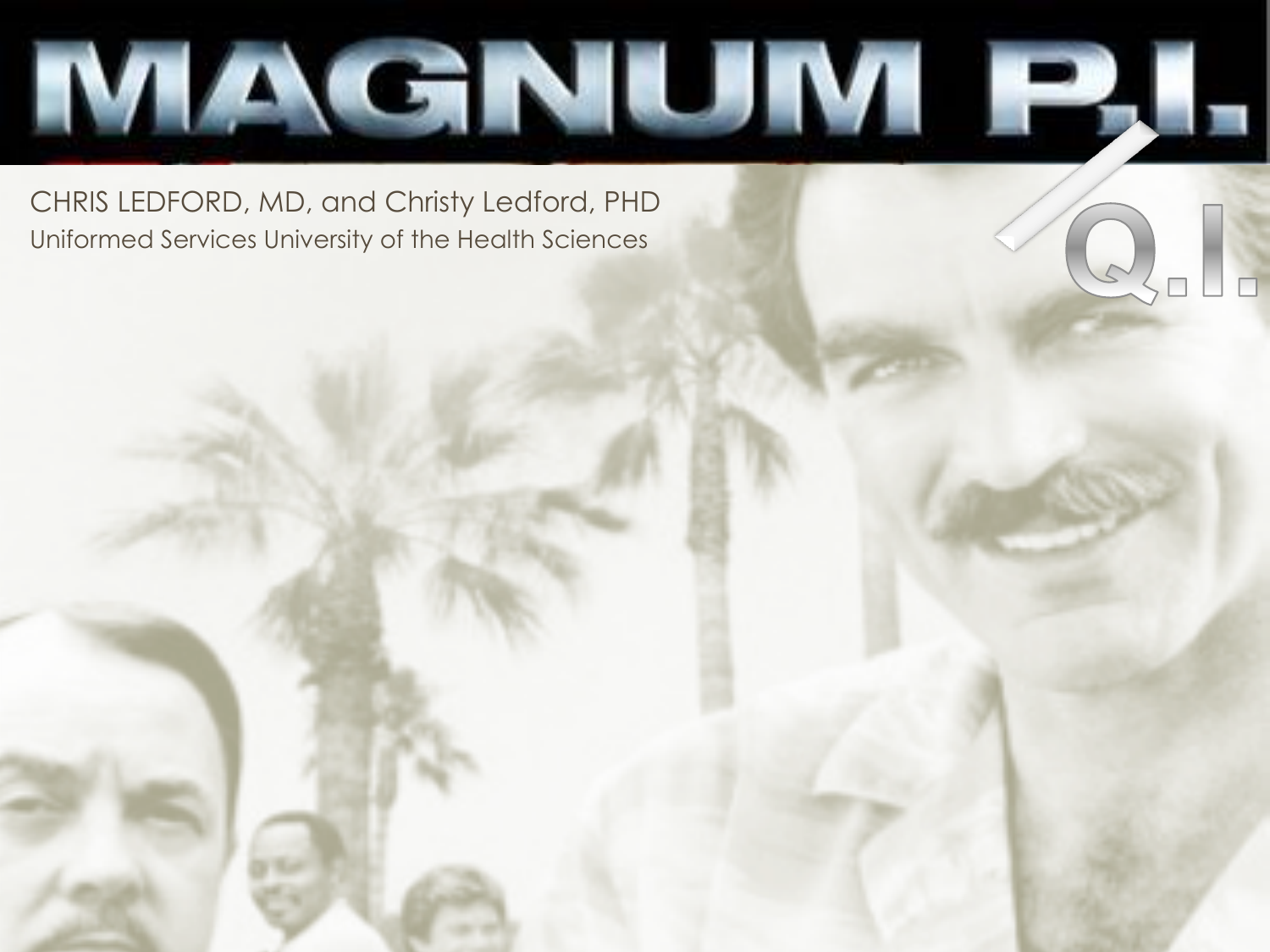## DEFINITIONAL DIFFERENCE

Quality/process (performance) improvement

- To contribute to *local* knowledge improving processes or practice
- Always involves activities which are standard of care
- Always no greater risk than if project not occurring

### Research

- To contribute to *generalizable* knowledge
- May involve activities which are not standard of care or which are performed in novel ways
- Vary from minimal to greater than minimal risk

## Where is the divergence?

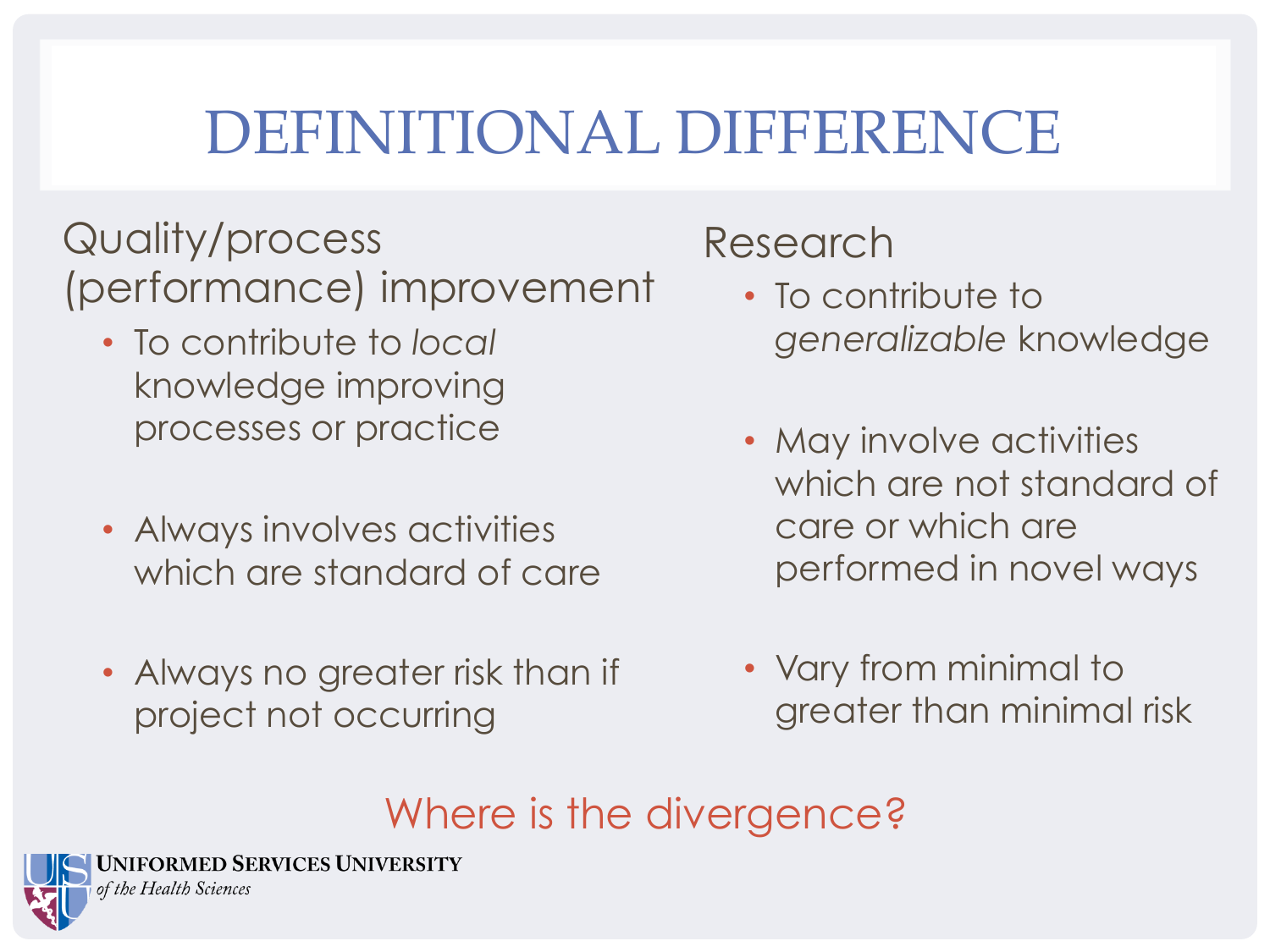## HEURISTIC DIFFERENCE

- Is question bound by local systems practice model?
	- Yes: QI/PI No: Research
- Voluntary nature
	- Is consent likely needed?
		- Yes: Research No: QI/PI
	- Is the intervention going to happen if it's studied or not?
		- Yes: QI/PI No: Research
- Do patients participate in data collection?
	- Yes: Research No: QI/PI
- Does data collection occur outside of the clinic? For example, at home or emailed surveys
	- Yes: Research No: QI/PI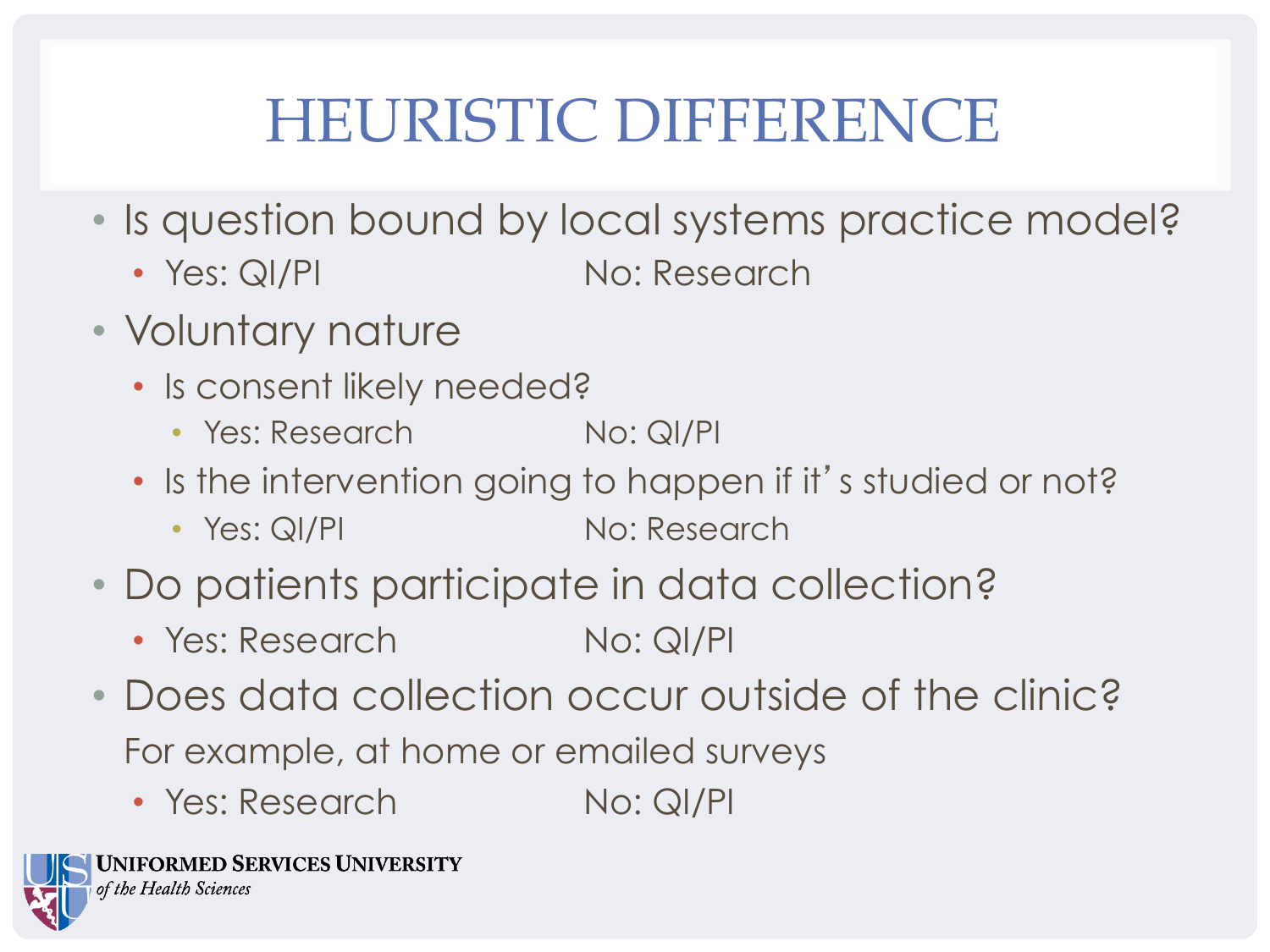## PUBLISHED OI EXAMPLES

#### The NEW ENGLAND JOURNAL of MEDICINE

**SPECIAL ARTICLE** 

### Changes in Medi after Implementation of a

A.J. Starmer, N.D. Spector, R. Srivastava, D.C. E.L. Noble, L.L. Tse, A.K. Dalal, C.A. Keohan M.F. Wien, C.S. Yoon, K.R. Zigmont, K.M. W M. Aylor, Z. Bismilla, M. Coffey, S. Mahant, I J.L. Everhart, S.J. Patel, J.F. Bale, Jr., J.B. Spackr F.S. Cole, D.F. Balmer, J.H. Hepps, J.O. Lo and C.P. Landrigan, for the I-PA

#### **ABSTRACT**

#### **BACKGROUND**

Miscommunications are a leading cause of serio ticenter studies assessing programs designed to about patient care are lacking.

**UNIFORMED SERVICES UNIVERSIT** of the Health Sciences

ORIGINAL RESEARCH

Resident Scholarship Expectations and Experiences: Sources of Uncertainty as Barriers to Success

CHRISTY J. W. LEDFORD, PHD DEAN A. SEEHUSEN, MD, MPH MELINDA M. VILLAGRAN, PHD LAUREN A. CAFFERTY, BA **MARC A. CHILDRESS, MD** 

#### **Abstract**

Background Scholarly activity during residency is vital to resident learning and ultimately to patient care. Incorporating that activity into training is, however, a challenge for medical educators. Most research on medical student and resident attitudes toward scholarly activity to date has been quantitative and has focused on level of interest, desire to perform scholarship, and perceived importance of scholarship.

Objective We explored attitudes, expectations, and barriers regarding participation in scholarly activity among current residents and graduates of a single family medicine residency program.

Methods Using a phenomenologic approach, we systematically analyzed data from one-on-one, semistructured interviews with residents and graduates. Interviews included participant expectations and experiences with scholarly activity in residency.

Results The 20 participants (residents, 15 [75%]; residency graduates, 5 [25%]) identified uncertainty in their attitudes toward, and expectations regarding, participation in scholarly activity as an overarching theme, which may present a barrier to participation. Themes included uncertainty regarding their personal identity as a clinician, time to complete scholarly activity, how to establish a mentor-mentee relationship, the social norms of scholarship, what counted toward the scholarship requirements, the protocol for completing projects, and the clinical relevance of scholarship.

**Condusions** Uncertainty about scholarly activity expectations can add to learner anxiety and make performing scholarly activity during residency seem like an insurmountable task. Programs should consider implementing a variety of strategies to foster scholarly activity during residency, including clarifying and codifying expectations and facilitating mentoring relationships with faculty.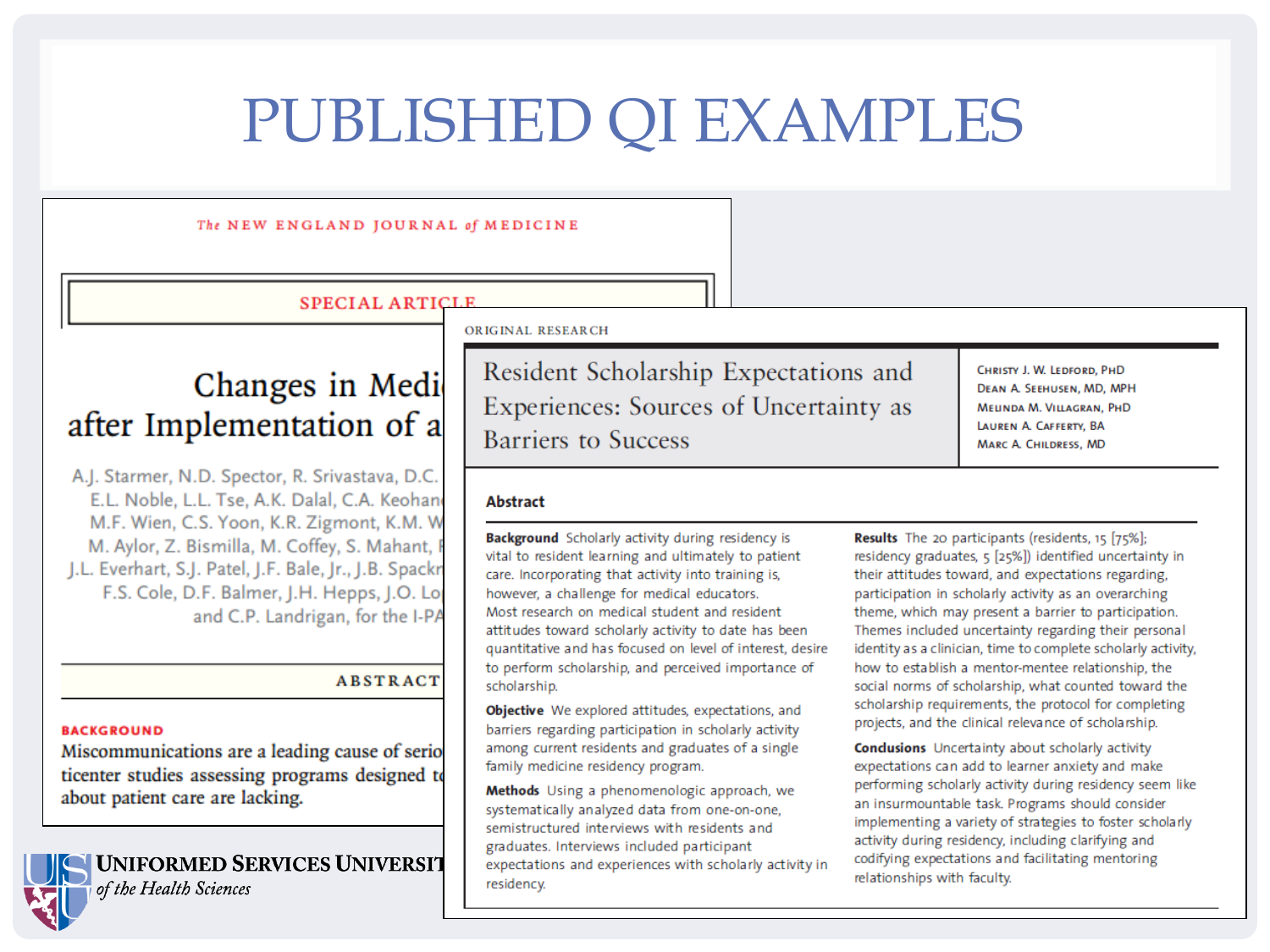## DESIGNING QI AS SCHOLARSHIP

- Theoretical framework
- Evidence-based
- Systematic data collection
- Follow regulatory guidelines
	- Watch language: "study" vs "project"
- SQUIRE guidelines (www.squire-statement.org)
- Bottom line
	- Will you learn lessons that can benefit other practices?
	- Are your lessons translatable and replicatable?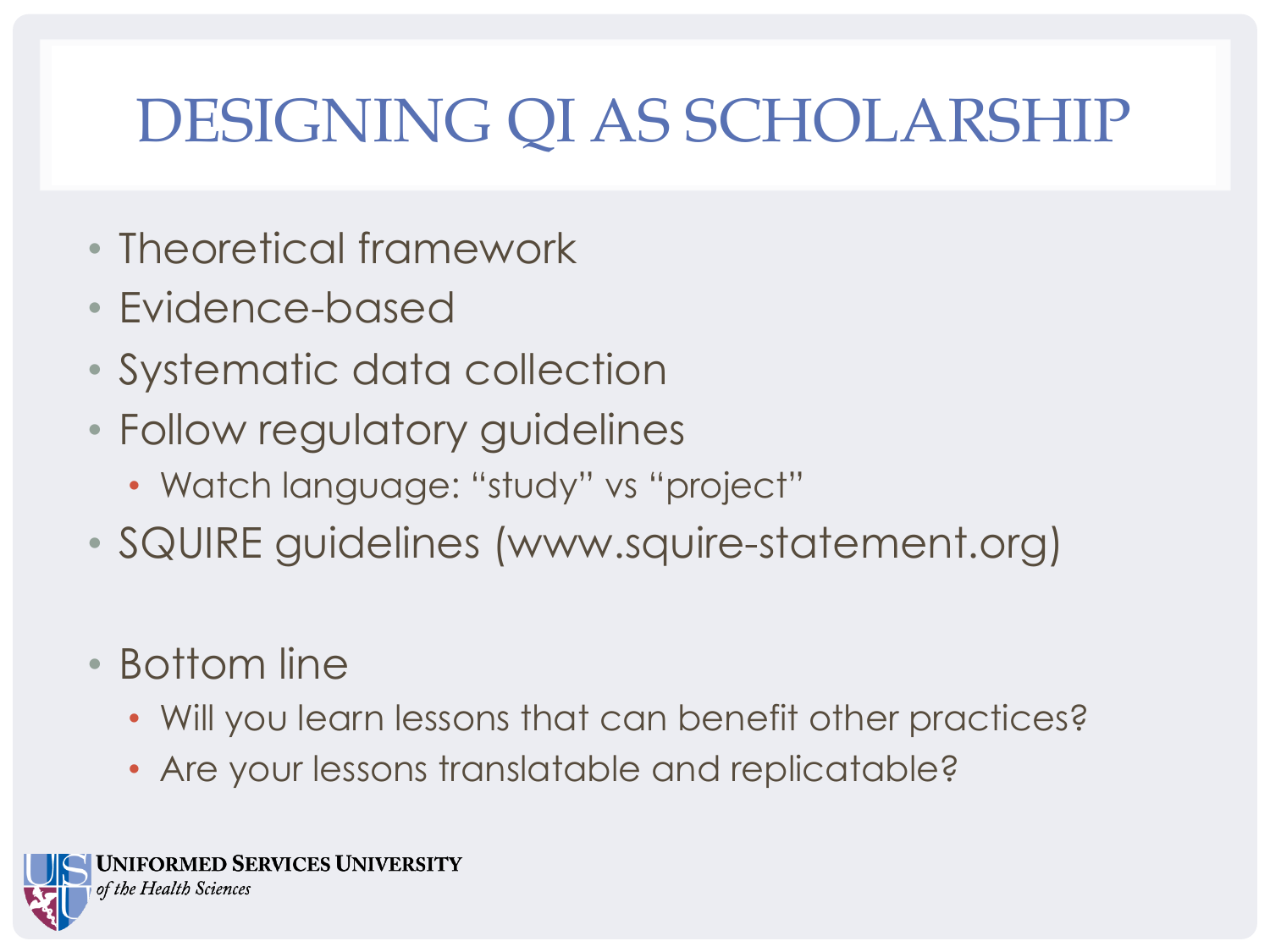# REGULATORY FUNCTIONS

- Institutional Review Board
	- Perform administrative, scientific, and statistical review
	- Determination as "not research"
	- Publication clearance (security, HIPAA compliance, disclaimer)
- Quality management office
	- Still need publication clearance

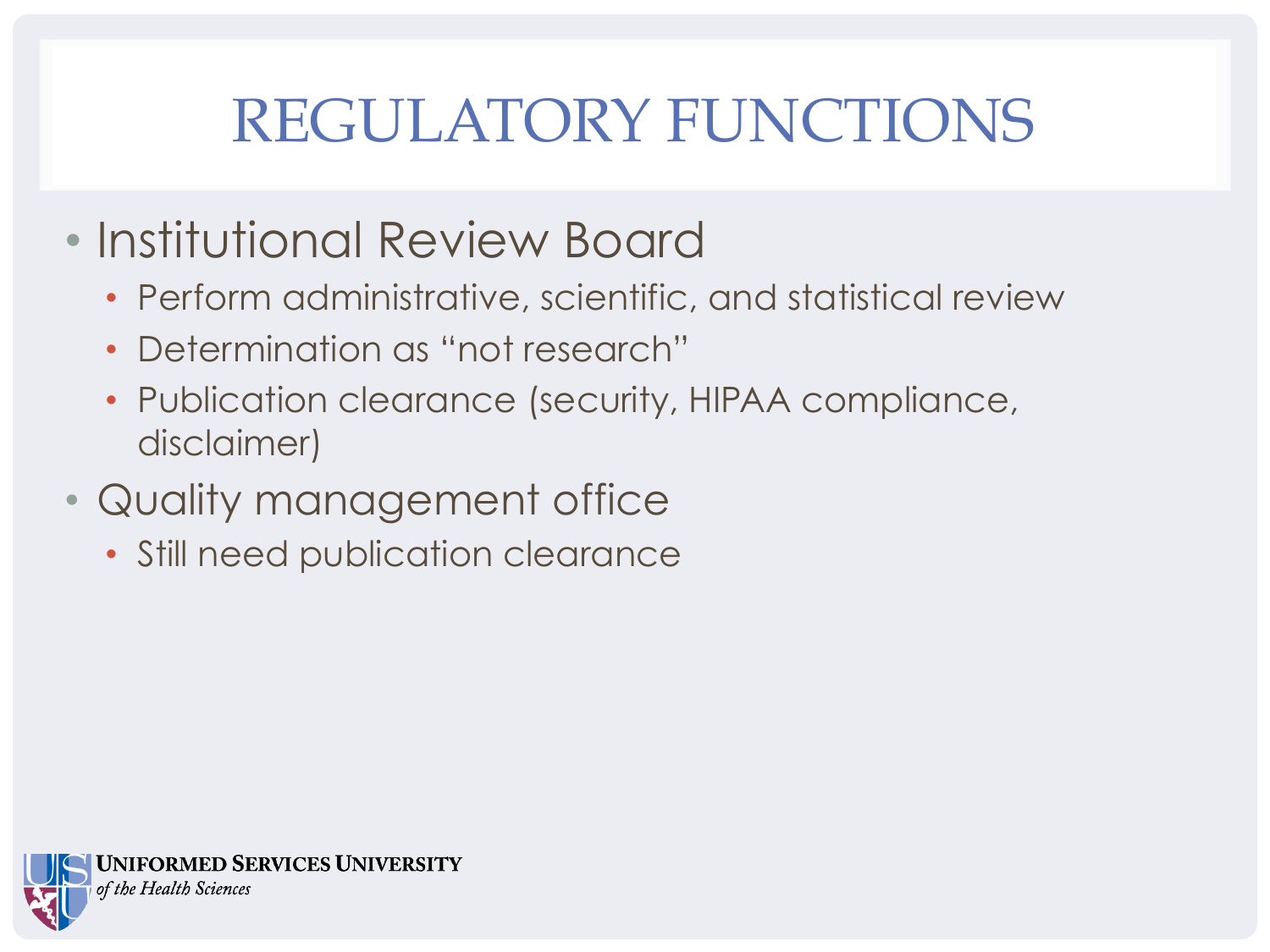## DEVELOPING PI

|                                        | $Q$ $ $ /P $ $                                                                                 | Research                                        |
|----------------------------------------|------------------------------------------------------------------------------------------------|-------------------------------------------------|
| <b>Topic</b>                           | Diabetes management                                                                            |                                                 |
| <b>Theoretical</b><br><b>framework</b> | Stages of change                                                                               |                                                 |
| Method                                 | Patients participation<br>counts in nutrition and<br>diabetes education class;<br>Chart review | Patient focus groups and<br>attitudinal surveys |

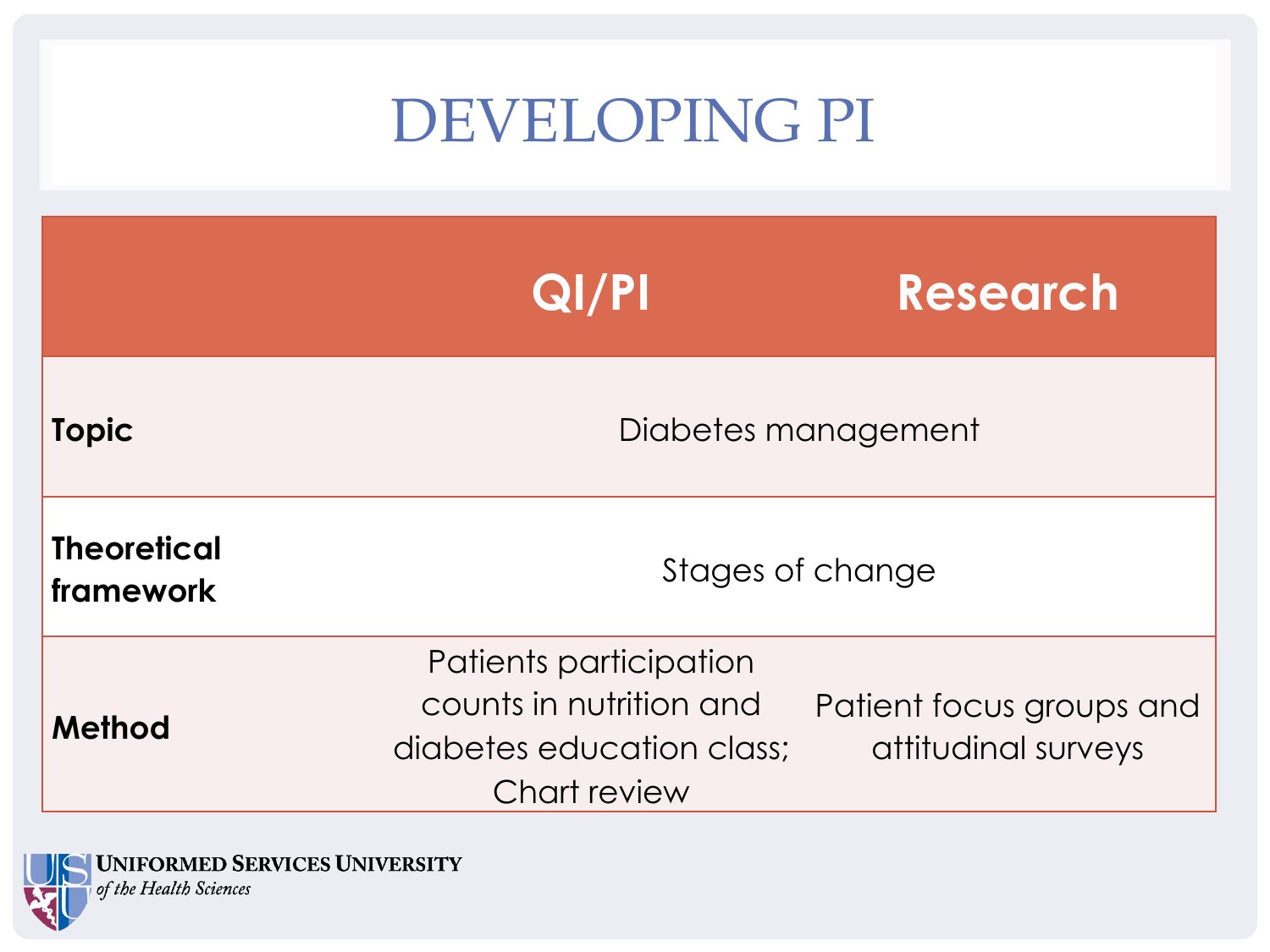# MAGNUMP.

# Refining YOUR question